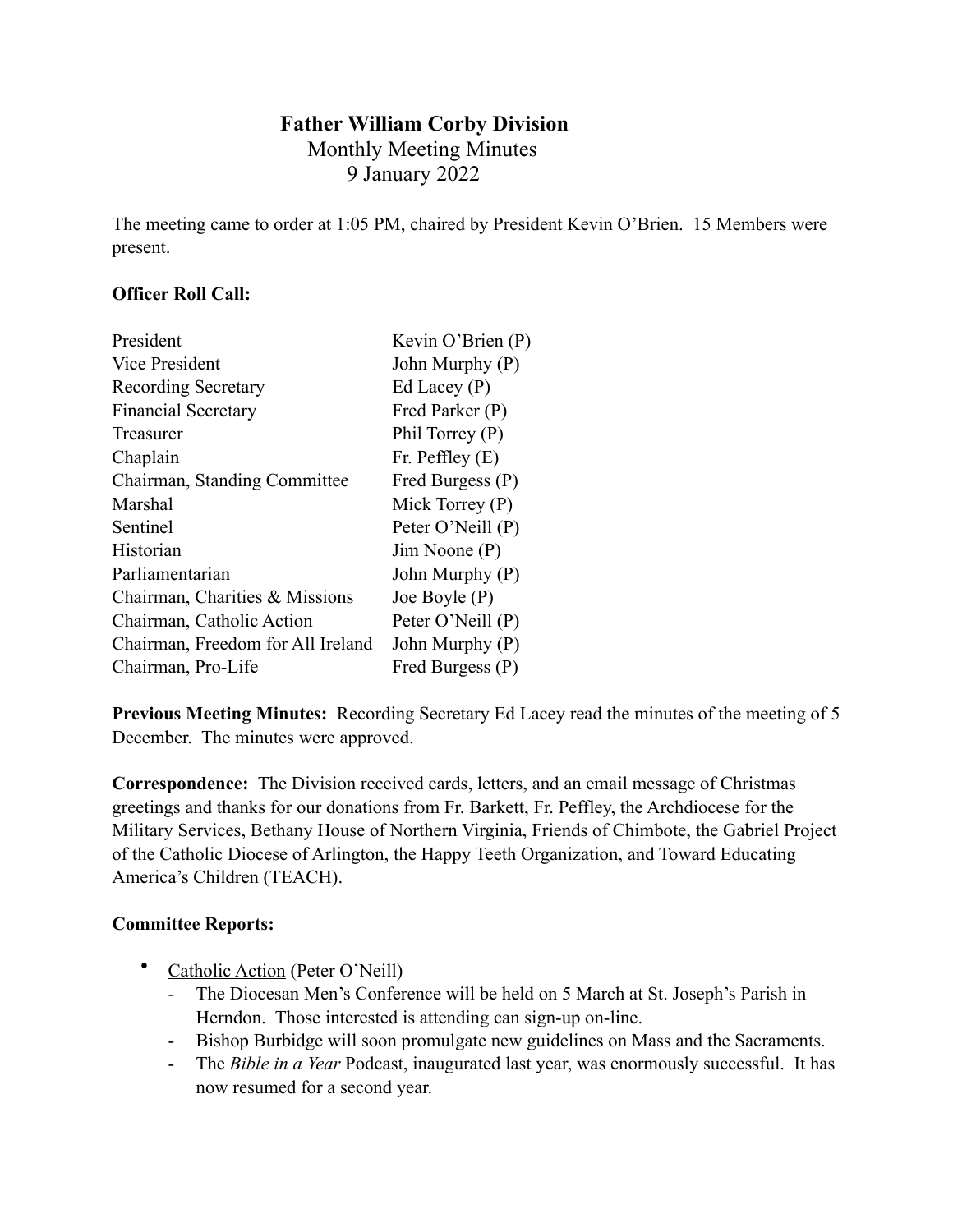- The Church continues to be plagued by allegations of clergy abuse, with another one (from 2018) arising recently. Peter noted that many accused Priests have been exonerated, but continue to be tainted by the accusation. He urged prayers for all of our clergy.
- Pro-Life (Fred Burgess)
	- January is "Sanctity of Human Life" Month.
	- The Annual March for Life will go forward as planned on January 21. The associated event at the Eagle Bank Arena at George Mason University, however, has been canceled.
	- Fred noted that should the *Roe v. Wade* decision be overturned by the U.S. Supreme Court, the abortion issue will move to the individual states where the pro-abortion forces are already marshalling their forces.
	- Notwithstanding the fact that chemical abortions have been shown to harm women in addition to killing their pre-born babies - the Biden Administration has now authorized delivery of the drugs by mail, eliminating the requirement for a Medical Doctor's approval.
	- A recent report from the Students For Life revealed that 103 Christian schools had at least some connection with abortion-provider Planned Parenthood. On the good news front, however, one in three of these schools cut those ties after being contacted by Students For Life.
- Freedom For All Ireland (John Murphy)
	- The current focus is on securing compensation for the Irish victims of past atrocities carried out during The Troubles. Regrettably, the British Government is resisting these efforts.
	- The FFAI fund is soliciting \$1,000.00 donations from every Division, as well as individual donations to the fund. Our Division currently donates \$200.00 annually. We will continue to do so, with an eye to increasing the size of our donation in the future should our financial situation warrant doing so.
- Finance (Fred Parker)
	- A number of annual reports need to be submitted by the Division before the end of February. These include reports to the National and State AOH organizations, our Internal Revenue Service (IRS) report, and our Annual Event Report.

**Membership:** Our current membership is unchanged: 53 total – 44 regular Members, 5 Clergy, and 4 Active-duty Military.

**Treasurer's Report:** Phil Torrey reported that our current bank balance stands at \$12,112.65. Some additional funds will be collected as Member dues are submitted.

#### **Unfinished Business:**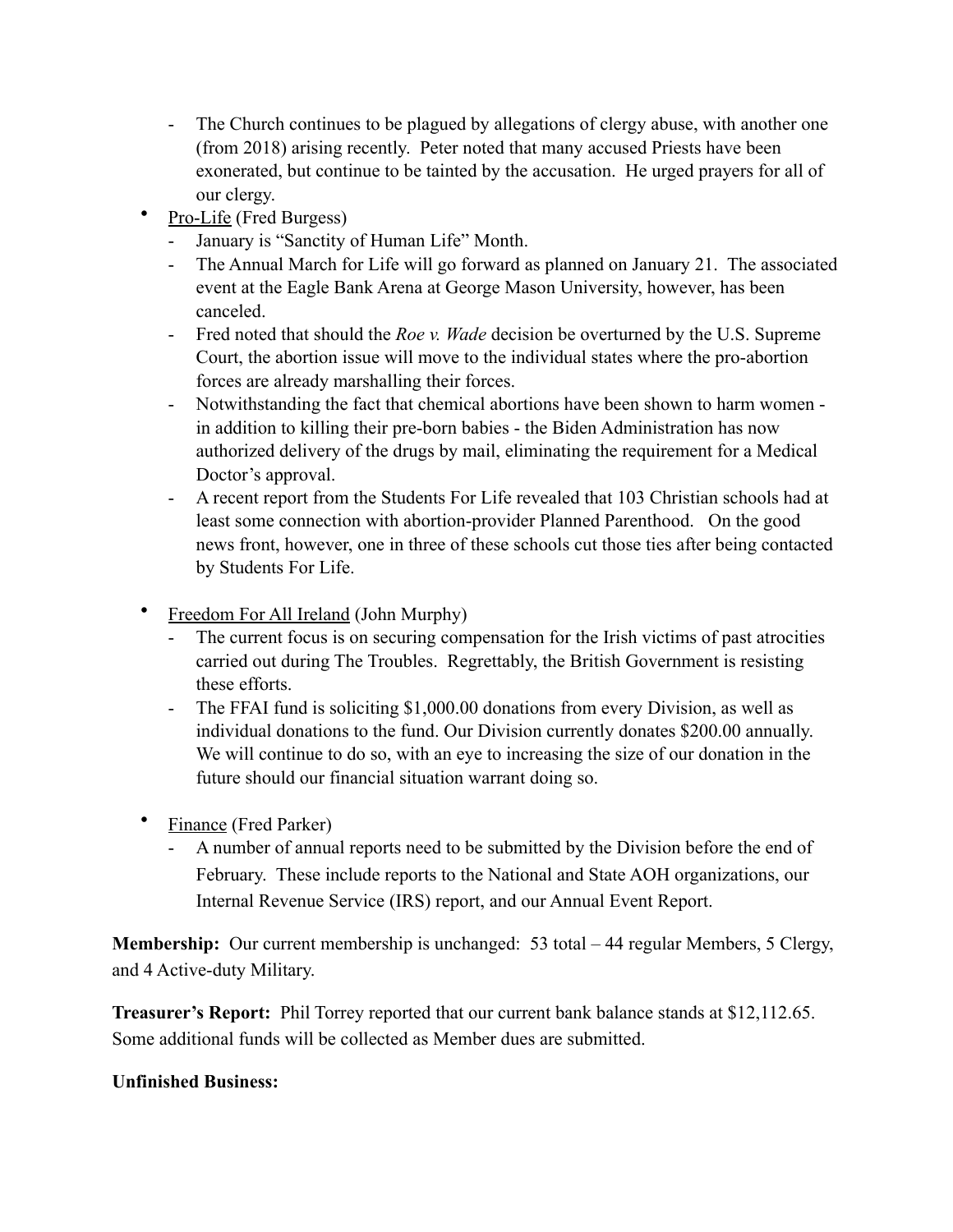- *St. Patrick's Day Dinner Dance:* President Kevin O'Brien reported that a small planning meeting had been held for the event, scheduled for 12 March. We agreed to plan for 140 attendees. The Disc Jockey has been locked in, Mark Roddy will secure the liquor license, Mike Torrey will be talking to Business leaders about possible donations, and Phil Torrey has secured tentative agreement from Auld Shebeen to cater the event. There is some concern, however, about Auld Shebeen's ability to deliver, and we may need to find a back-up caterer. Much more needs to be done. President O'Brien said that a second planning meeting would be convened soon, and he invited all interested Members to participate. He stressed that we will need a lot of volunteers to ensure a successful event.

#### **New Business:**

- *Hypothermia Week:* The Associates will be providing dinner for the homeless the evening of 17 January at St. Mary's. Taffy Burgess has requested 3-4 of our Members to assist with serving. Several Members immediately volunteered to assist.
- *Memorial Day:* Chris Brensy, KofC 4<sup>th</sup> Degree Assembly 3596, spoke to the Membership about the possibility of co-sponsoring the annual Memorial Day Ceremony at the St. Mary's Cemetery. This event has always been conducted by the Division on behalf of the Parish. After a lengthy discussion, a motion was unanimously approved to retain sole Division sponsorship of the event, but to invite Assembly 3596 to provide a Color Guard. Joe Boyle will manage the event for the Division, with assistance from Mike Torrey, Mark Roddy, Pat McGinty, and Fred Burgess.

#### **Historian's Report:**

Jim Noone spoke about the founding of the Guinness Brewery in Ireland. On 31 December 1759, Arthur Guinness took over an abandoned brewery on a nine thousand year lease (yes, 9,000!) for 45 pounds per year. This was the beginning of the now world famous Guinness Brewery. He began brewing porter – known in Ireland as Stout – using the soft water of Ireland. His success was such that by the 20th Century Guinness Stout had become the most popular Stout in the world. In 1929, Guinness began advertising. Its first slogan was "Guinness Is Good For You," followed soon thereafter with "Guinness Gives You Strength." In more recent times, Guinness established the Arthur Guinness Fund to assist aspiring Irish entrepreneurs with their start-ups.

#### **Good & Welfare of the Order:**